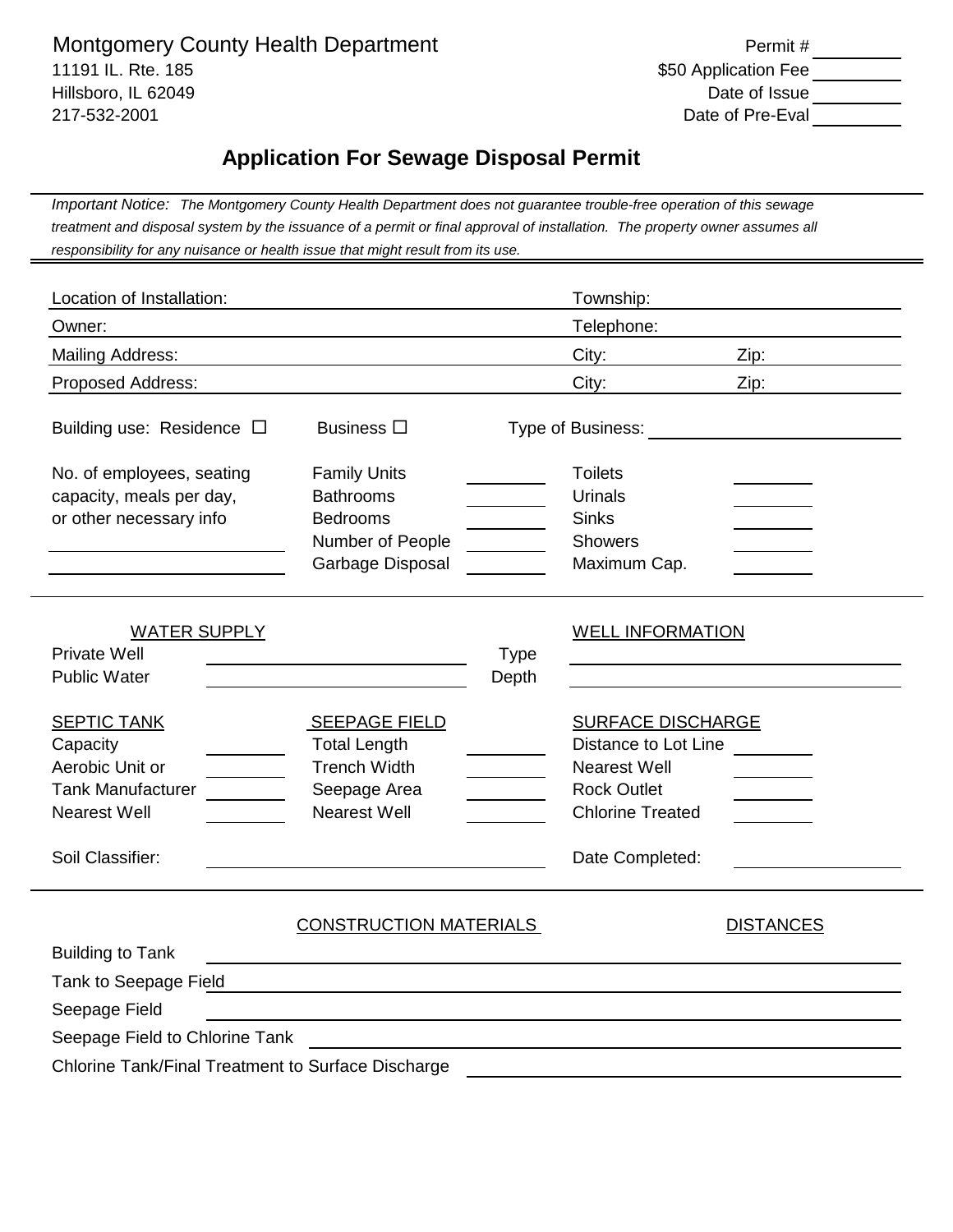|  |  | N |
|--|--|---|
|  |  |   |

Lot / Area / Acreage: Width: Length:

*It is understood that the applicant assumes resposibility in obtaining the inspection and final approval of the Montgomery County Health Department on all portions of this sewage disposal installation prior to covering any portion of the system.* 

*To request an inspection call 217-532-2001 two working days prior to beginning of installation.* 

| Installer: | $\bm{\pi}$ . | <u>avniration</u><br>date:<br>онанон<br>., |
|------------|--------------|--------------------------------------------|
| Address:   |              | Phone:                                     |

*I HEREBY CERTIFY that to the best of my knowledge, the preceding information is correct. In addition, the sewage disposal system will be installed as outlined in this permit application in conformance with the Private Sewage Disposal Licensing Act and Code of the State of Illinois, and the Montgomery County Sewage Treatment and Disposal Ordinance.* 

| X                                                                    |      |                                                                                                                          |      |
|----------------------------------------------------------------------|------|--------------------------------------------------------------------------------------------------------------------------|------|
| <b>Signature of Property Owner</b>                                   | Date | Signature of Licensed Installer                                                                                          | Date |
| above is Hereby Granted. Permit expires ONE YEAR from date of issue. |      | A Montgomery County Health Department Permit for the Sewage Treatment or Disposal System to Serve the Property Mentioned |      |
| APPLICATION APPROVED BY:                                             |      | Date:                                                                                                                    |      |
| FINAL INSPECTION AND<br>APPROVAL / DISAPPROVAL BY:                   |      | Date:                                                                                                                    |      |